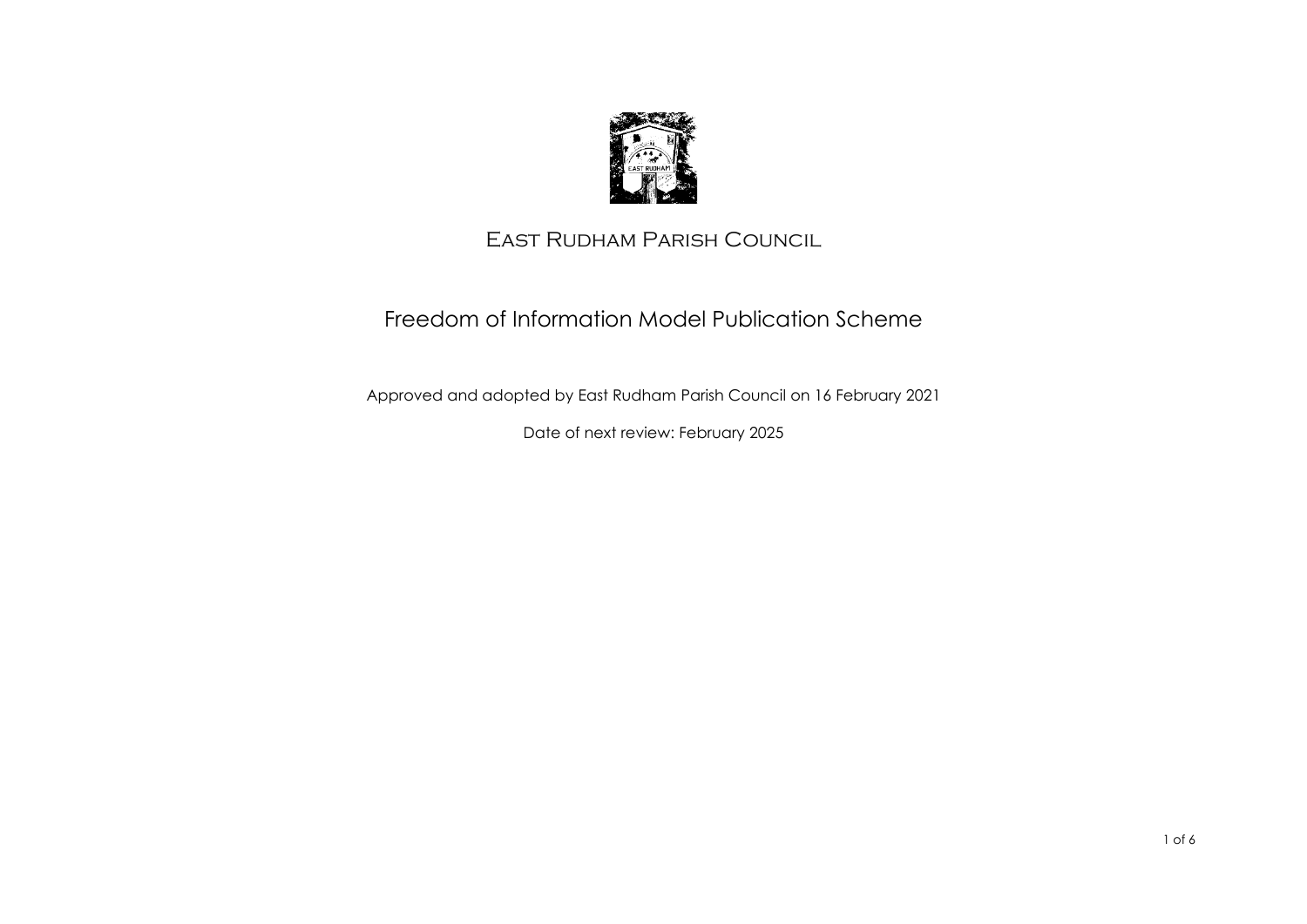### Information available from East Rudham Parish Council under their publication scheme

*Hard copies of documents are available from the Clerk and will be charged in accordance with the Schedule on Page 6.* 

| Information to be published                                                                                                          | How the information can be obtained                                                                                             | Cost                      |
|--------------------------------------------------------------------------------------------------------------------------------------|---------------------------------------------------------------------------------------------------------------------------------|---------------------------|
| Class1 - Who we are and what we do                                                                                                   | From the Council's website                                                                                                      | See costs on              |
| (Organisational information, structures, locations and contacts)                                                                     | Displayed on noticeboards                                                                                                       | Page 6 for<br>hard copies |
| This will be current information only                                                                                                |                                                                                                                                 | Οf                        |
|                                                                                                                                      | As a hard copy from the Clerk, or electronically attached to an<br>email from the Clerk                                         | documents<br>in Class 1   |
| Who's who on the Council and its Committees                                                                                          | From the Council's website                                                                                                      | as above                  |
|                                                                                                                                      | Displayed on noticeboards                                                                                                       |                           |
|                                                                                                                                      | As a hard copy from the Clerk, or electronically attached to an<br>e mail from the Clerk                                        |                           |
| Contact details for Parish Clerk and Councillors (named contacts<br>where possible with telephone number and email address, if used) | From the Council's website                                                                                                      | as above                  |
|                                                                                                                                      | Displayed on noticeboards                                                                                                       |                           |
|                                                                                                                                      | Clerk's contact details are on Page 5. Clerk and Councillors'<br>details hard copy, as an attachment to an email from the Clerk |                           |
| Location of main Council office and accessibility details                                                                            | Office is in Clerk's home. Meetings at the Village Hall, meetings<br>open to public.                                            |                           |
| Staffing structure                                                                                                                   | Clerk is sole employee                                                                                                          |                           |
|                                                                                                                                      |                                                                                                                                 |                           |
|                                                                                                                                      |                                                                                                                                 |                           |
|                                                                                                                                      |                                                                                                                                 |                           |
|                                                                                                                                      |                                                                                                                                 |                           |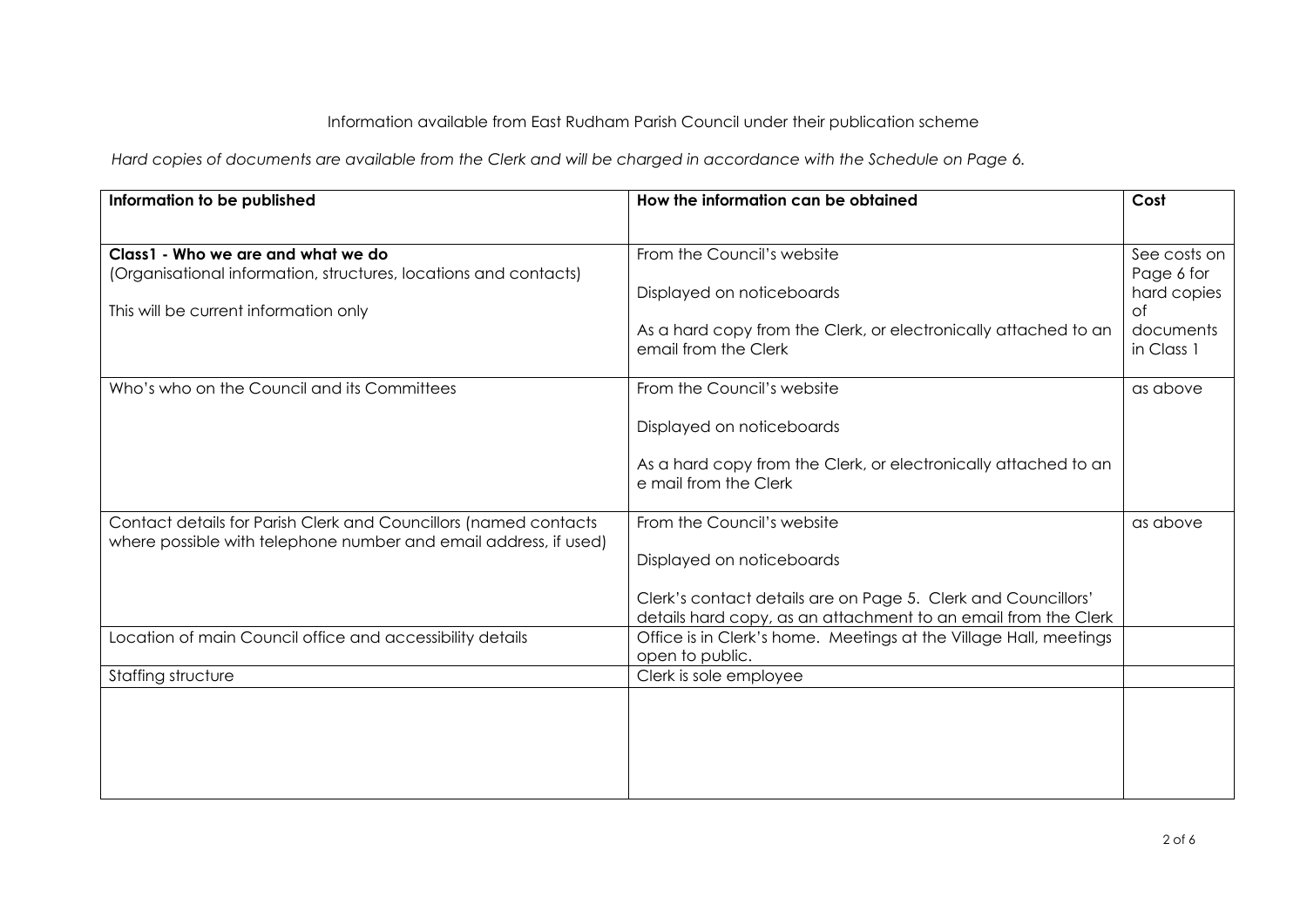| Class 2 - What we spend and how we spend it<br>(Financial information relating to projected and actual income and<br>expenditure, procurement, contracts and financial audit) | From the Council's website or as a<br>hard copy from the Clerk | See costs on<br>Page 6 for<br>hard copies<br>$\circ$ f |
|-------------------------------------------------------------------------------------------------------------------------------------------------------------------------------|----------------------------------------------------------------|--------------------------------------------------------|
| Current and previous financial year as a minimum                                                                                                                              |                                                                | documents<br>in Class 2                                |
| Annual Return (Pages 2, 3 and 5)                                                                                                                                              | As above                                                       |                                                        |
| Reasons for Variations = $/ - 15\%$                                                                                                                                           | As above                                                       |                                                        |
| Payments over £100 [if a council with turnover £25,000 or under] or                                                                                                           | As above                                                       |                                                        |
| payments over £500 [if a council with turnover £200,000 or over]<br>Finalised budget                                                                                          | As above                                                       |                                                        |
| Precept                                                                                                                                                                       | From the Council's website or as a                             |                                                        |
|                                                                                                                                                                               | hard copy from the Clerk                                       |                                                        |
| Financial Regulations and Standing Orders                                                                                                                                     | From the Council's website or as a                             |                                                        |
|                                                                                                                                                                               | hard copy from the Clerk                                       |                                                        |
| Grants given and received (if applicable)                                                                                                                                     | From the Council's website or as a                             |                                                        |
| Grant Award Policy (if applicable)                                                                                                                                            | hard copy from the Clerk                                       |                                                        |
| List of current contracts awarded and value of contract                                                                                                                       | Hard copy from the Clerk                                       |                                                        |
| <b>Street Lights Maintenance</b>                                                                                                                                              |                                                                |                                                        |
|                                                                                                                                                                               |                                                                |                                                        |
| Councillors' allowances and expenses                                                                                                                                          | Currently N/A                                                  |                                                        |
| Class 3 - What our priorities are and how we are doing                                                                                                                        |                                                                | See costs on                                           |
| (Strategies and plans, performance indicators, audits, inspections                                                                                                            |                                                                | Page 6 for                                             |
| and reviews)                                                                                                                                                                  |                                                                | hard copies<br>$\circ$ f                               |
|                                                                                                                                                                               |                                                                | documents                                              |
|                                                                                                                                                                               |                                                                | in Class 3                                             |
| <b>Action Plan/s</b>                                                                                                                                                          | From the Council's website or as a                             |                                                        |
| [if any]                                                                                                                                                                      | hard copy from the Clerk                                       |                                                        |
| Chairman's Annual Report to Parish Meeting (current year only)                                                                                                                | From the Council's website or as a                             |                                                        |
|                                                                                                                                                                               | hard copy from the Clerk                                       |                                                        |
| Minute relating to General Power of Competence adoption                                                                                                                       | Details can be found in meeting minutes dated 18.08.20.        |                                                        |
|                                                                                                                                                                               |                                                                |                                                        |
|                                                                                                                                                                               |                                                                |                                                        |
|                                                                                                                                                                               |                                                                |                                                        |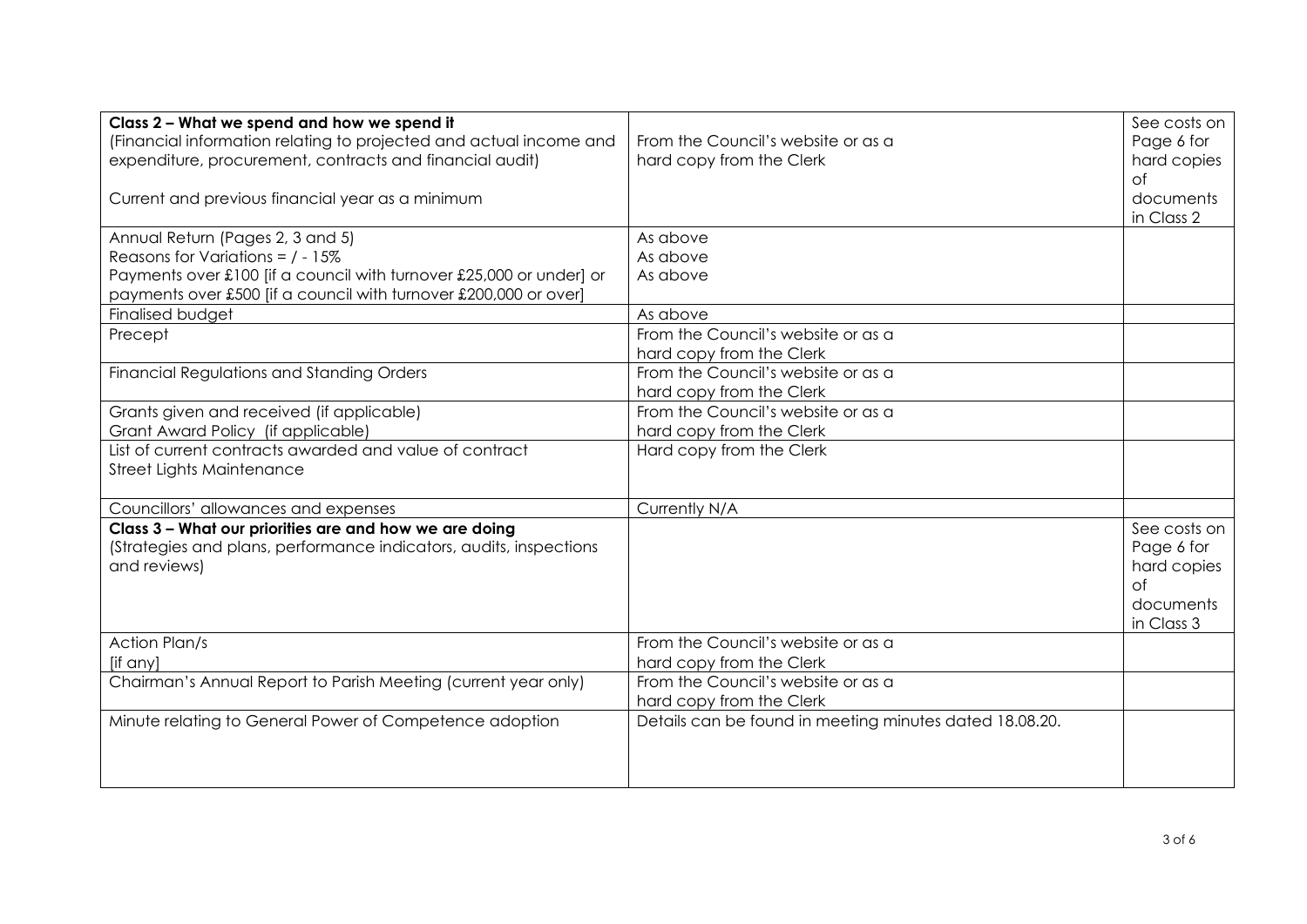| Class 4 - How we make decisions<br>(Decision making processes and records of decisions)                     |                                                            | See costs on<br>Page 6 for |
|-------------------------------------------------------------------------------------------------------------|------------------------------------------------------------|----------------------------|
|                                                                                                             |                                                            | hard copies                |
| Current and previous council year as a minimum                                                              |                                                            | of                         |
|                                                                                                             |                                                            | documents                  |
|                                                                                                             |                                                            | in Class 4                 |
| Timetable of meetings (Council, any committee/sub-committee                                                 | From the Council's website or as a                         |                            |
| meetings and parish meetings)                                                                               | hard copy from the Clerk                                   |                            |
| Agendas of meetings (as above)                                                                              | Parish noticeboard/s<br>From the Council's website or as a |                            |
|                                                                                                             | hard copy from the Clerk                                   |                            |
| Minutes of meetings (as above) - NB this will exclude information                                           | From the Council's website or as a                         |                            |
| that is properly regarded as private to the meeting                                                         | hard copy from the Clerk                                   |                            |
|                                                                                                             | [Possibly parish noticeboard]                              |                            |
| Reports presented to council meetings - note this will exclude                                              | Currently N/A                                              |                            |
| information that is properly regarded as private to the meeting                                             |                                                            |                            |
| Responses to planning applications                                                                          | See Minutes                                                |                            |
|                                                                                                             | From the Council's website                                 |                            |
| Responses to consultation papers                                                                            | Noticeboards, email or hard copy from the Clerk            |                            |
| Class 5 - Our policies and procedures<br>(Current written protocols, policies and procedures for delivering |                                                            | See costs on<br>Page 6 for |
| services and responsibilities)                                                                              |                                                            | hard copies                |
| Current information only                                                                                    |                                                            | ∩f                         |
|                                                                                                             |                                                            | documents                  |
|                                                                                                             |                                                            | in Class 5                 |
| Policies - Planning Policy (how the Council deals with planning                                             | From the Council's website or as a                         |                            |
| applications at parish council level), Code of Conduct, Risk                                                | hard copy from the Clerk                                   |                            |
| Management Policy                                                                                           |                                                            |                            |
| Policies and procedures for the provision of services and about the                                         | From the Council's website or as a                         |                            |
| employment of staff:                                                                                        | hard copy from the Clerk                                   |                            |
| Equality and diversity policy<br>Lone Workers Policy [delete if you don't have these]                       |                                                            |                            |
| Training and Development Policy                                                                             |                                                            |                            |
| Freedom of Information Publication Scheme                                                                   |                                                            |                            |
|                                                                                                             |                                                            |                            |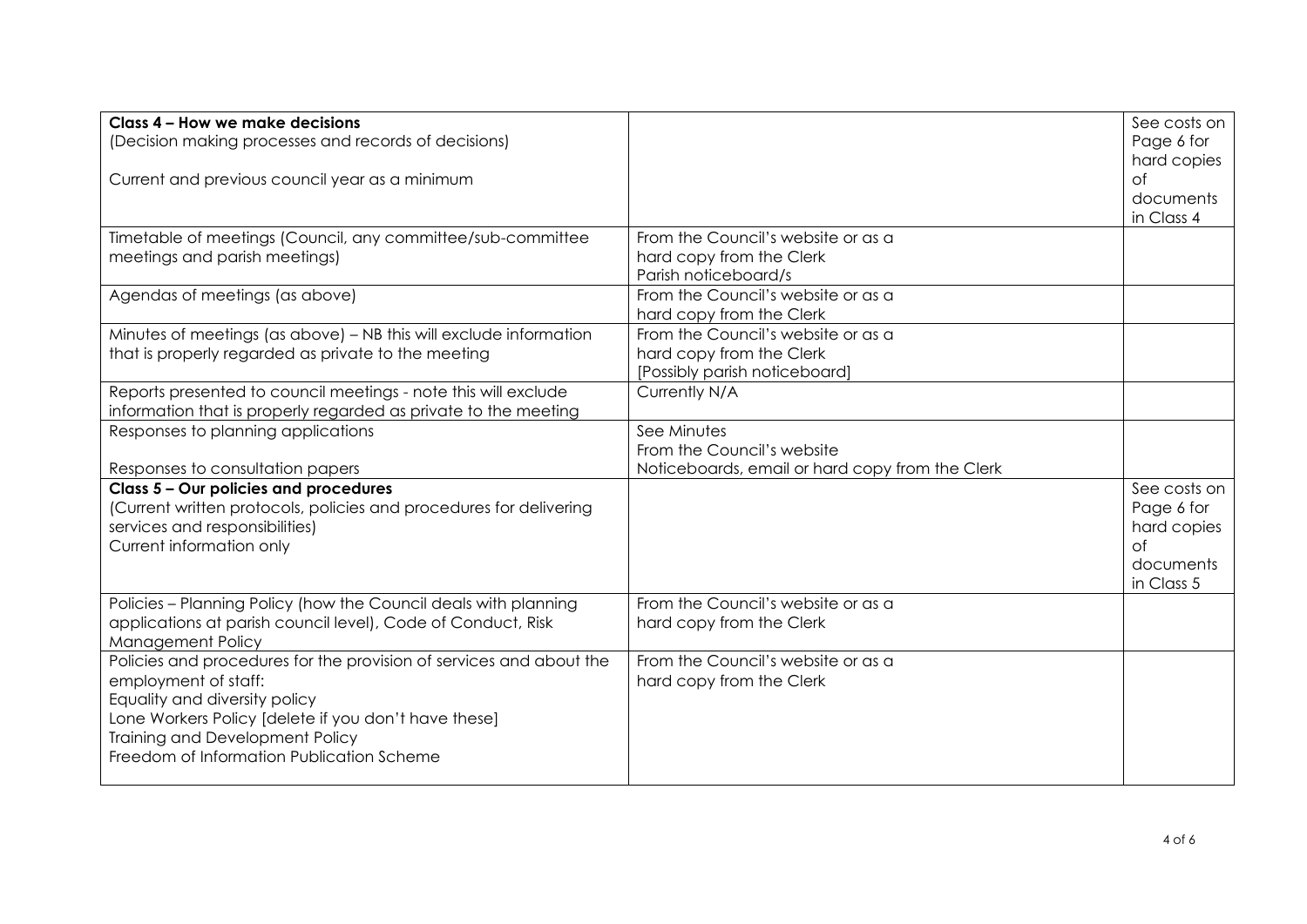| Complaints procedures (including those covering requests for<br>information and operating the publication scheme)                                                                                        | From the Council's website or as a<br>hard copy from the Clerk                                                                  |                                                                            |
|----------------------------------------------------------------------------------------------------------------------------------------------------------------------------------------------------------|---------------------------------------------------------------------------------------------------------------------------------|----------------------------------------------------------------------------|
| Class 6 - Lists and Registers<br>Currently maintained lists and registers only                                                                                                                           |                                                                                                                                 | See costs on<br>Page 6 for<br>hard copies<br>of<br>documents<br>in Class 6 |
| Any publicly available register or list (if any are held this should be<br>publicised; in most circumstances existing access provisions will<br>suffice)                                                 | N/A                                                                                                                             |                                                                            |
| Assets Register                                                                                                                                                                                          | From the Council's website or as a<br>hard copy from the Clerk                                                                  |                                                                            |
| Register of members'/councillors' interests                                                                                                                                                              | Available from Kings Lynn & West Norfolk Borough Council<br>website and via a link on the East Rudham Parish Council<br>website |                                                                            |
| Register of gifts and hospitality                                                                                                                                                                        | Apply to Clerk                                                                                                                  |                                                                            |
| Class 7 - The services we offer<br>Information about the services the Council offers, including leaflets,<br>guidance and newsletters produced for the public and businesses<br>Current information only | From the Council's website or as a<br>hard copy from the Clerk                                                                  | See costs on<br>Page 6 for<br>hard copies<br>of<br>documents<br>in Class 7 |
| <b>Recreational facilities</b>                                                                                                                                                                           | No relevant information                                                                                                         |                                                                            |
| Village Green (Common land)                                                                                                                                                                              | From the Council's website or as a<br>hard copy from the Clerk                                                                  |                                                                            |
| Seating, litter bins, clocks, memorials                                                                                                                                                                  | No relevant information                                                                                                         |                                                                            |
| <b>Bus Shelter</b>                                                                                                                                                                                       | No relevant information                                                                                                         |                                                                            |
| A summary of services for which the Council is entitled to recover a<br>fee, together with those fees (e.g. burial fees)                                                                                 | Available from the Burial Clerk or Clerk                                                                                        |                                                                            |

#### **Contact details of the Clerk**

Jodie Bond 07703 464409 | eastrudhampc@gmail.com